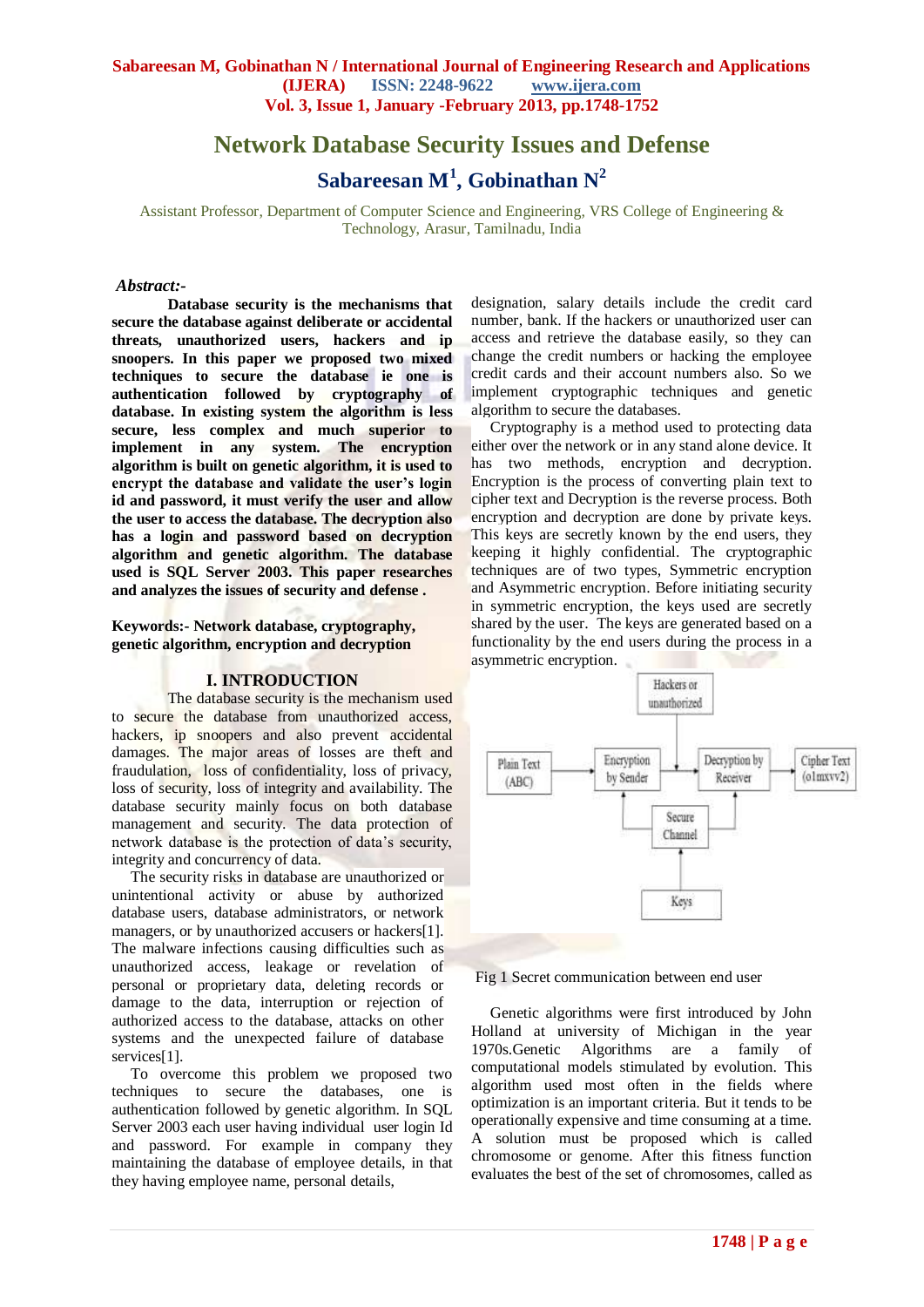population. If it is accepted as best is chose. If it is not satisfied then the operators in genetic algorithm such as reproduction, crossover [6] are applied to obtain better chromosomes.

#### **II. PREVIOUS PROBLEM:**

 From webcohorot reports that atleast 92% of the network application may be subject to some form of hacker attacks, of which 60% may be subject to SQL injection attacks. UK IT security and control firm Sophos and Internet Crime Complaint Centre have issued a report that this year the number of SQL Injection attacks is rising, especially related to financial services i.e hacking credit card numbers, account numbers and banking details and online retail website. Sophos's network security threat reported SQL Injection attack will be the top five network security threats<sup>[2]</sup>. Therefore, defense against SOL injection attacks is very important.

## **III. PROBLEM STATEMENT**

1.Invulnerability of Alpha numeric data

 It is a cryptographic algorithm[3] technique that encrypts and decrypts alpha-numeric records i.e data. It works on principle of octal encoding and genetic algorithm includes operators of crossover, reproduction and fitness function. This algorithm having various advantages like the encoding scheme, crossover type. The decryption parts takes much lesser time than the encryption part. The encryption and decryption parts can run autonomously. The only disadvantage is that the algorithm cannot be simply used and implemented.

## 2. Cryptography based on Chaos

 Chaos technique is much used in the field of Cryptography due to its deterministic environment and its sensitivity to initial values. This cryptography uses the ergodic property of the simple low-dimensional and chaotic logistic equation. This type of cryptography generates random but deterministic behaviour. The advantage of using chaos cryptography is that it can be directly implemented in a hardware without using digital to analogue conversion. The other advantages of chaos encryption are confrontation to traditional forms of attacks and complexity in detecting spectral peaks. There are a few disadvantages for this technique. The security of the system cannot be readily quantified, and hence the level of security is as yet not very well characterized. This system is insecure to encrypt very long messages as chaos mappings can repeat.

## 3. The responsibility of Cryptography in database security

Classical database security relies on many dissimilar mechanisms and techniques, including access control, information flow control, operating system and network security, prevention of statistical inference, data and user authentication, encryption, time-stamping, digital signatures, and other cryptographic mechanisms**[4]** and protocols. These methods together have the required mechanism to tackle any kind of attack on the database, since it uses all the techniques. But at the same time it may not be user friendly and it is time consuming because of the number of security measures that are to be satisfied. These type of techniques also require communication bandwidth so that the data transfer occurs between the database server and the client.

#### 4. New Challenges in teaching database security

 Traditional Database Security has determined primarily on creating user accounts and managing user privileges to database objects. The extensive spread use of databases over the web, heterogeneous clientserver architectures, application servers, and networks creates an urgent need to widen this focus to secure the database from SQL injection, Multilevel Security<sup>[5]</sup> and Data Warehouse/Data Mining/Statistical security. Scheming a mechanism to secure a database is an necessary part of database security. Though many mechanisms are existing cryptography of a database is much chosen as it deals openly with data in it rather than on the associates to it. It seems to be cryptographic algorithm is most required for encryption/decryption of data in database that has less computing power.

## **IV. PROPOSED SYSTEM**

To secure the database two techniques are implemented, one is cryptography and another one is genetic algorithm. The genetic algorithm can be used to choose the best key from encryption and also for decryption. Genetic algorithms consist of three phases as following:

1. Reproduction Operation[7]: The old string is carried through into a new population depending on the performance index values. The fitness values are calculated for each candidate string using a fitness function, which depends on a goal for optimization problems. According to the fitness values, string with larger fitness values give rise to a larger number of copies in the next generation.

2. Crossover operation[7]: The strings are randomly mated using the crossover operation. Each pair of candidate strings will undergo crossover with the probability cross. This operation provides randomized information exchange among the strings.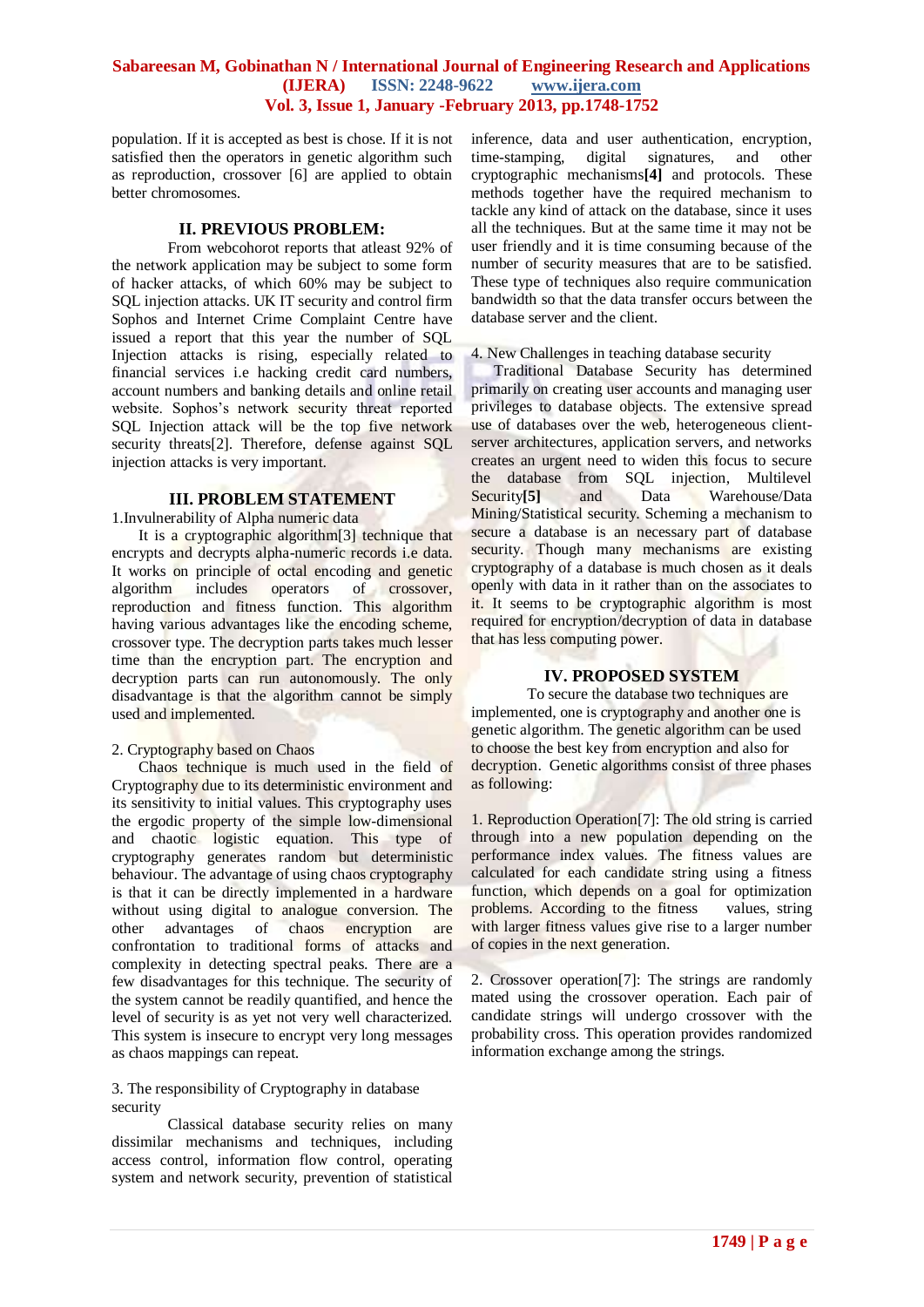

3. Mutation operation[7]: Mutation is simply an occasional random alteration of the value of a string position. In a binary code, this involves changing a 1 to 0 and vice versa.



Fig 2 shows simple technique of genetic algorithm

## **V. PROBLEM IMPLEMENTATION**

 The method used for inserting, updating and viewing the data in the database is explained below and work as it is in Fig

I. Inserting values into the database

 The method used for insertion is explained below and works as it is in Fig.3

## 1. Authentication

This is a basic security measure that is available in most of the systems. This Authentication feature has a valid user name and password. The feature has been designed in such a way that a particular userid cannot be used to login after three continuous unsuccessful attempts, i.e., that particular userid would be blocked and for further access the administrator has to reset the password.

Fig.3 Schematic Block Diagram for Insertion

## 2. Input Record

 The record for the database is accepted. The type of encoding has to be specified for insertion the values of the fields in database are given. For Updating, initially the primary key value and the encoding type are given. If it is found to be valid then the other field values are obtained. The encoding type of a row cannot be changed while updating. In updating if the encoding type or the primary key value of the database is specified wrongly then the system automatically comes out of application.

#### 3. Encryption Algorithm

 All the data given in the above step are given to the encryption algorithm for encryption. These are the data that are to be encrypted before adding to the database. The encryption process has the following processes.



Fig 3. Schematic diagram of inserting records into the database

4. Encoding of plain text

 The type of encoding depends on the problem. In this paper we have chosen octal encoding and binary encoding. Here each character has a specific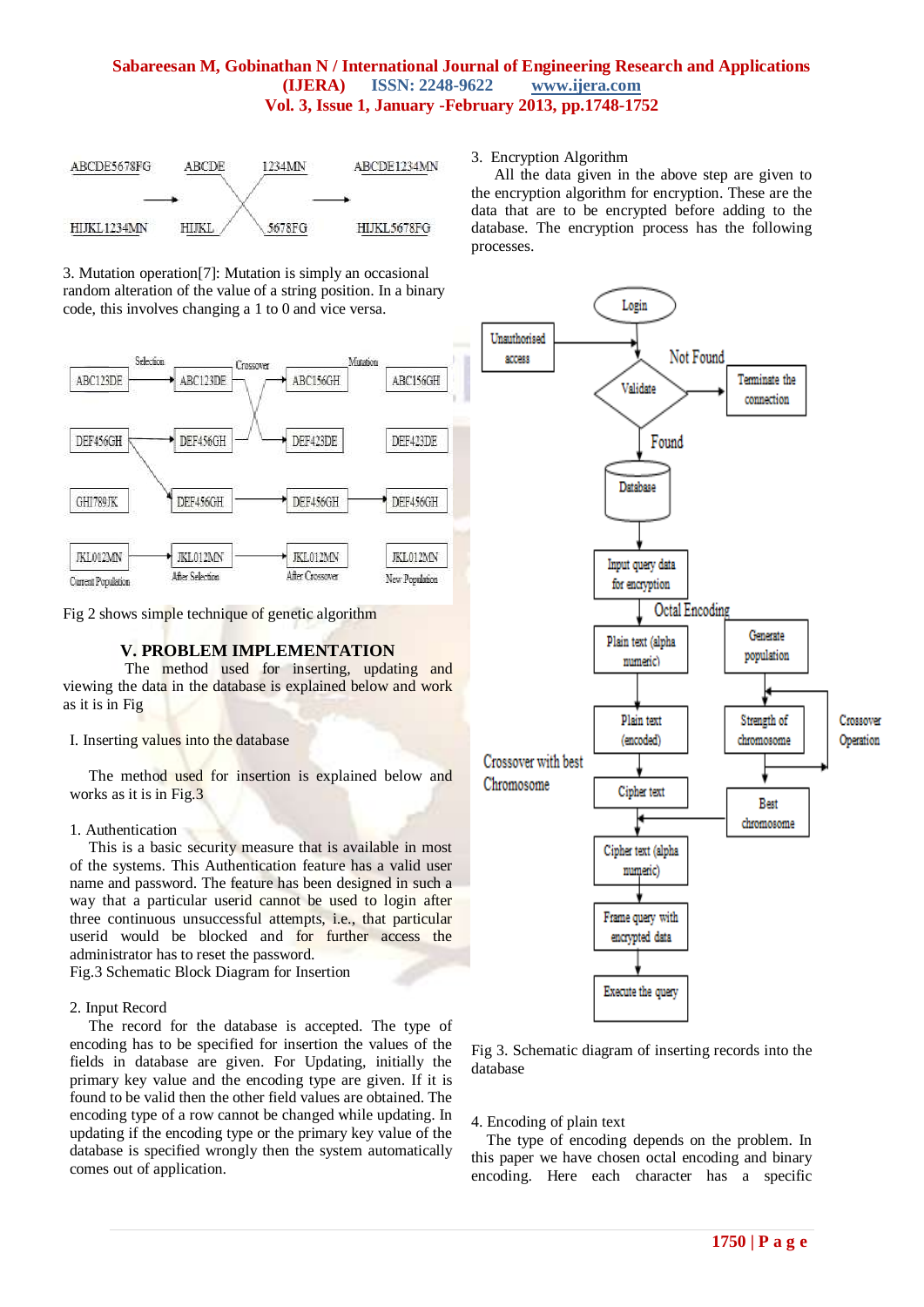octal/binary representation. Considering the plain text as a stream of characters, the characters of the plain text are converted to an octal/binary format which is used in the further process of encryption.

#### 5. Generating population (Key)

 A population is an abstract representation of the keys. The set of keys generated are called chromosomes. The various chromosomes generated are of same length as the length of the octal/binary encoded plain text. Since the plain text is encoded, the population is generated in encoded format, depending on the encoding method used.

#### 6.Manipulating potency of each key

 The best key is to be chosen from the population so as to encrypt the data for which the strength of each key is required. The potency can be manipulated either through comparison within the keys or by comparing the encoded plain text with each key generated. In this paper the strength is calculated by comparing the keys with the encoded plain text. The strength is computed in a series of iterations so that the best is chosen.

#### 7. Choosing the best key

 From the above step the genome with the maximum strength is considered as the best key. The best key will be the key to facilitate particular encoded plain text. This process is continued for each set of encoded plain text. The population is generated for each and every input based on the length of the input given.

#### 8. Crossover operator

 Crossover is a genetic algorithm operator. This is the main part of encryption , the best key is selected and operated by crossover operator. Any type of crossover operator can be implemented. In this proposed paper we have chosen multi point crossover operator where some parts of the plain text are encoded and some parts of the best key are interchanged for creation of new cipher text. The newly formed genomes are combined together to produce a single output.

#### 9. Alpha numeric cipher text

 The cipher text obtained in the previous step is again converted back to alpha-numeric form by using the same encoding scheme.

#### 10. Outline Query

 The result of the above step gives us the encrypted data that is to be put in the database. With the encrypted data the query is formed with them as input to database.

#### 11. Query Execution

 The query framed with the encrypted data is then executed to put the values into the database. The database is verified for successful insertion or updating or viewing.

II. Updating and viewing the records in the database

#### 1. Encoding

 The receiver obtains the cipher text which is in alphanumeric format. But since the encryption was done in an octal/binary format, the cipher text is again encoded to octal/binary format. The sender and receiver use the same type of octal encoding schemes so as to maintain integrity and this is decided before the encryption and decryption of data starts.



Fig.4 Schematic Block Diagram for updating data 2.Interchange Characters

 After converting the cipher text to octal format, the receiver proceeds to get back the octal encoded plain